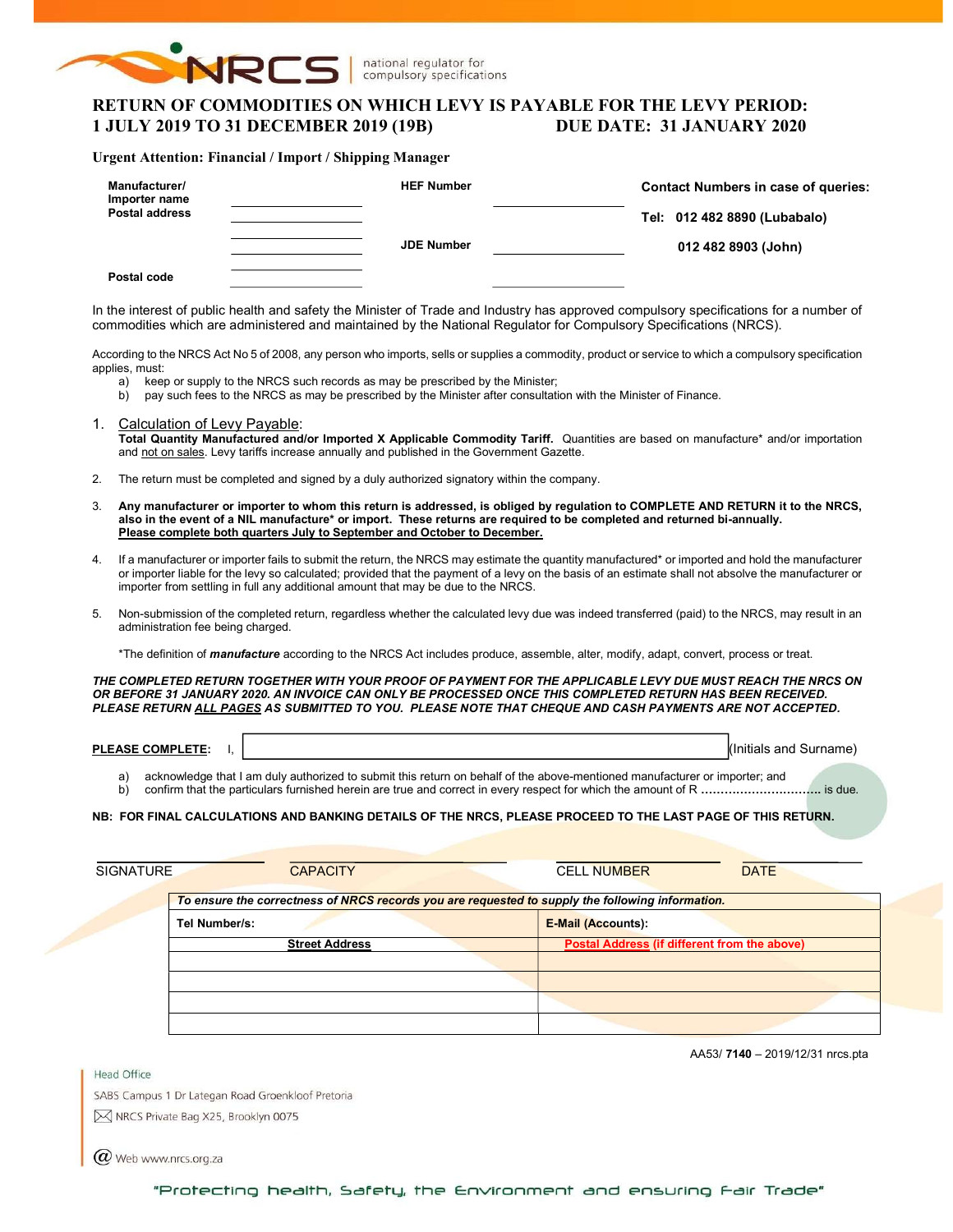## BU 7140 / 1 July to 31 December 2019 (B) Page 2 of 4...

### ELECTRICAL APPARATUS

PLEASE NOTE: TOTAL QUANTITY TO BE ROUNDED OFF TO THE NEXT FULL UNIT

| Code | Description of commodity                                                                                                                                                               |                                            | Quantity<br>Manufactured<br><b>July to Sept</b> | Quantity<br>Imported<br>July to Sept | Quantity<br>Manufactured<br>Oct to Dec | Quantity<br>Imported<br>Oct to Dec | <b>Total</b> | Unit             | Tariff            | Levy payable |  |
|------|----------------------------------------------------------------------------------------------------------------------------------------------------------------------------------------|--------------------------------------------|-------------------------------------------------|--------------------------------------|----------------------------------------|------------------------------------|--------------|------------------|-------------------|--------------|--|
| 7120 | (IEC 60065 / VC 8055)<br>Portable television antennae                                                                                                                                  |                                            |                                                 |                                      |                                        |                                    |              | 100 Items        | R 9,61            |              |  |
| 7121 | Audio Equipment, e.g. Hi-Fi Systems, Radios, etc<br>(IEC 60065 / VC 8055)                                                                                                              |                                            |                                                 |                                      |                                        |                                    |              | 10 Items         | R 6,92            |              |  |
| 7123 | Audio Equipment e.g. Hi-Fi Systems, Radios, etc - Energy<br><b>Efficiency and Labelling</b>                                                                                            | (VC 9008)                                  |                                                 |                                      |                                        |                                    |              | 10 Items         | R 13,20           |              |  |
| 7122 | Visual Equipment e.g. TVs, VCRs, DVD Players, etc.<br>(IEC 60065 / VC 8055)                                                                                                            |                                            |                                                 |                                      |                                        |                                    |              | <b>Item</b>      | R <sub>1,99</sub> |              |  |
| 7124 | Visual Equipment e.g. TVs VCRs, DVD Players, etc. - Energy<br><b>Efficiency and Labelling</b>                                                                                          | (VC 9008)                                  |                                                 |                                      |                                        |                                    |              | <b>Item</b>      | R 1,41            |              |  |
| 7209 | Lamp Control Gear*                                                                                                                                                                     | (VC 9087)                                  |                                                 |                                      |                                        |                                    |              | <b>Item</b>      | R 0,62            |              |  |
| 7210 | Luminaires and Lighting Appliances, e.g. fluorescent, fixed,<br>portable, hand-held lamps, lighting chains, flood lights,<br>Christmas tree lighting sets, etc. VC 8055 OR (IEC 60598) |                                            |                                                 |                                      |                                        |                                    |              | 10 Items         | R <sub>1,92</sub> |              |  |
| 7211 | Lamp holders                                                                                                                                                                           | (VC 8011)                                  |                                                 |                                      |                                        |                                    |              | 100 Items        | R 3,81            |              |  |
| 7212 | Starters for tubular fluorescent lamps                                                                                                                                                 | (VC 8039)                                  |                                                 |                                      |                                        |                                    |              | 100 Items        | R <sub>1,92</sub> |              |  |
| 7213 | Incandescent lamps (globes)                                                                                                                                                            | (VC 8043)                                  |                                                 |                                      |                                        |                                    |              | 100 Items        | R <sub>1.92</sub> |              |  |
| 7214 | Single-Capped Fluorescent Lamps (CFL)*                                                                                                                                                 | (VC 9091)                                  |                                                 |                                      |                                        |                                    |              | 10 Items         | R 1,76            |              |  |
| 7510 | Plugs                                                                                                                                                                                  | (VC 8008)                                  |                                                 |                                      |                                        |                                    |              | 100 Items        | R 1,92            |              |  |
| 7511 | Socket outlets                                                                                                                                                                         | (VC 8008)                                  |                                                 |                                      |                                        |                                    |              | 10 Items         | R 1,92            |              |  |
| 7512 | Socket outlet adaptors, including "Janus" couplers                                                                                                                                     | (VC 8008)                                  |                                                 |                                      |                                        |                                    |              | 100 Items        | R 13,43           |              |  |
| 7513 | Switches for Fixed installations                                                                                                                                                       | (VC 8003)                                  |                                                 |                                      |                                        |                                    |              | 100 Items        | R 11,53           |              |  |
| 7514 | Switches for Appliances                                                                                                                                                                | (VC 8052)                                  |                                                 |                                      |                                        |                                    |              | 100 Items        | R 3,81            |              |  |
| 7517 | Cord Sets with plug and appliance coupler                                                                                                                                              | (VC 8029)                                  |                                                 |                                      |                                        |                                    |              | 100 Items        | R 15,38           |              |  |
| 7518 | Cord Extension Sets - without switches                                                                                                                                                 | (VC 8029)                                  |                                                 |                                      |                                        |                                    |              | 10 Items         | R 2,89            |              |  |
| 7519 | Cord Extension Sets - with switches                                                                                                                                                    | (VC 8029)                                  |                                                 |                                      |                                        |                                    |              | 10 Items         | R 5,19            |              |  |
| 7520 | Cord Extension Sets - with switches and MCCB                                                                                                                                           | (VC 8029)                                  |                                                 |                                      |                                        |                                    |              | 10 Items         | R 16,89           |              |  |
| 7521 | Cord Extension Sets - with switches and ELPU                                                                                                                                           | (VC 8029)                                  |                                                 |                                      |                                        |                                    |              | 10 Items         | R 19,98           |              |  |
| 7610 | Flexible Cords                                                                                                                                                                         | (VC 8006)                                  |                                                 |                                      |                                        |                                    |              | $100 \text{ kg}$ | R 5,76            |              |  |
| 7611 | Electric Cables - fixed installations, Medium Voltage<br>Electric Cables - fixed installations Low Voltage                                                                             | $\overline{\text{(VC 8077)}}$<br>(VC 8075) |                                                 |                                      |                                        |                                    |              | $100$ Kg         | R 5,76            |              |  |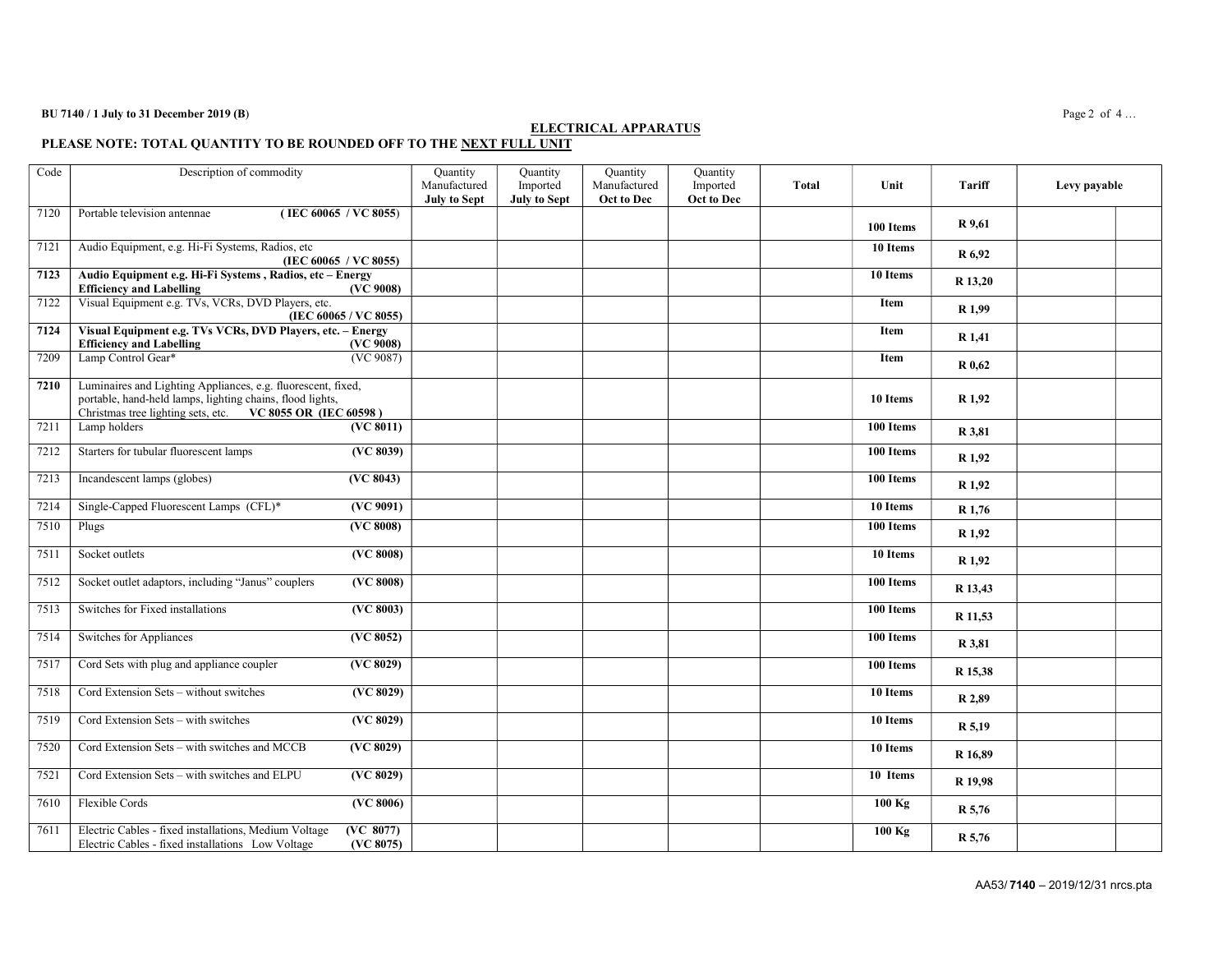## BU 7140 / 1 July to 31 December 2019 (B) Page 3 of 4

| Code | <b>Description of Commodity</b>                                                                                                                                                                                                                                                                                                                        | Quantity<br>Manufactured<br><b>July to Sept</b> | Quantity<br>Imported<br><b>July to Sept</b> | Quantity<br>Manufactured<br>Oct to Dec | Quantity<br>Imported<br>Oct to Dec | <b>Total</b> | Unit        | Tariff         | Levy Payable |
|------|--------------------------------------------------------------------------------------------------------------------------------------------------------------------------------------------------------------------------------------------------------------------------------------------------------------------------------------------------------|-------------------------------------------------|---------------------------------------------|----------------------------------------|------------------------------------|--------------|-------------|----------------|--------------|
| 7710 | Moulded case circuit-breakers : Single pole<br>(VC 8036)                                                                                                                                                                                                                                                                                               |                                                 |                                             |                                        |                                    |              | 10 Items    | R 2,12         |              |
| 7711 | Moulded case circuit-breakers : Double pole<br>(VC 8036)                                                                                                                                                                                                                                                                                               |                                                 |                                             |                                        |                                    |              | 10 Items    | R 7,11         |              |
| 7712 | Moulded case circuit-breakers : Triple pole<br>(VC 8036)                                                                                                                                                                                                                                                                                               |                                                 |                                             |                                        |                                    |              | 10 items    | <b>R</b> 10,00 |              |
| 7713 | Moulded case circuit-breakers: Four pole<br>(VC 8036)                                                                                                                                                                                                                                                                                                  |                                                 |                                             |                                        |                                    |              | 10 Items    | R 11,91        |              |
| 7719 | Transportable motor operated tools: e.g. table saw thickness planers<br>(IEC 61029) / VC 8055)<br>etc.<br>or (VC 9105)                                                                                                                                                                                                                                 |                                                 |                                             |                                        |                                    |              | 10 Items    | R 14,01        |              |
| 7720 | Hand-held electric power tools, e.g. lathes, saws, grinders, drills,<br>electric gardening and agricultural equipment, etc.<br>(IEC 60745 / VC 8055)<br>or (VC 9105)                                                                                                                                                                                   |                                                 |                                             |                                        |                                    |              | 10 Items    | R 11,33        |              |
| 7721 | Earth leakage protection units: Single phase<br>(VC 8035)                                                                                                                                                                                                                                                                                              |                                                 |                                             |                                        |                                    |              | 10 Items    | R 16.53        |              |
| 7722 | Earth leakage protection units: Multi phase<br>(VC 8035)                                                                                                                                                                                                                                                                                               |                                                 |                                             |                                        |                                    |              | 10 Items    | R 31,29        |              |
| 7810 | Appliance couplers<br>(VC 8012)                                                                                                                                                                                                                                                                                                                        |                                                 |                                             |                                        |                                    |              | 100 Items   | R 5,76         |              |
| 7811 | <b>Appliance – Small:</b><br>(e.g. Vacuum cleaners, heaters, electric irons, heated blankets, fans,<br>hairdryers, kettles, motor-operated appliances, instantaneous water<br>heaters, soldering irons, battery chargers Safety of transformers,<br>reactors, power supply units and combinations thereof etc.)<br>(IEC 60335 /IEC 61558<br>/ VC 8055) |                                                 |                                             |                                        |                                    |              | 10 Items    | R 1,92         |              |
| 7813 | Appliance - Large:<br>(e.g. Freezers, refrigerators, dishwashers, washing machines, tumble<br>dryers, air conditioning units, catering equipment, microwave ovens,<br>stoves, electrical equipment for measurement, control, and laboratory<br>(IEC 60335 / IEC 61010 /<br>use etc.)<br>VC 8055))                                                      |                                                 |                                             |                                        |                                    |              | <b>Item</b> | R 2,42         |              |
| 7817 | Appliance - Large:<br>(Only freezers, refrigerators, dishwashers, washing machines, tumble<br>dryers, washer-dryer combinations, electric ovens and air<br>conditioners) - Energy Efficiency and labeling<br>(VC 9008)                                                                                                                                 |                                                 |                                             |                                        |                                    |              | <b>Item</b> | R 2,89         |              |
| 7815 | Hot water storage tanks for domestic use<br>$\overline{\text{AVC }9006}$                                                                                                                                                                                                                                                                               |                                                 |                                             |                                        |                                    |              | Item        | R 2,42         |              |
| 7812 | Information Technology (IT) equipment and business systems,<br>(e.g. computers, monitors, printers, copiers, fax machines,<br>scanners, modems, routers etc.<br>(IEC 60950 / VC 8055)                                                                                                                                                                  |                                                 |                                             |                                        |                                    |              | Item        | <b>R</b> 5,70  |              |
| 7814 | Information Technology (IT) components, e.g. power-supplies,<br>cell phone battery chargers, motherboards, etc.<br>(IEC 60950 / VC 8055)                                                                                                                                                                                                               |                                                 |                                             |                                        |                                    |              | 100 Items   | R 59,54        |              |